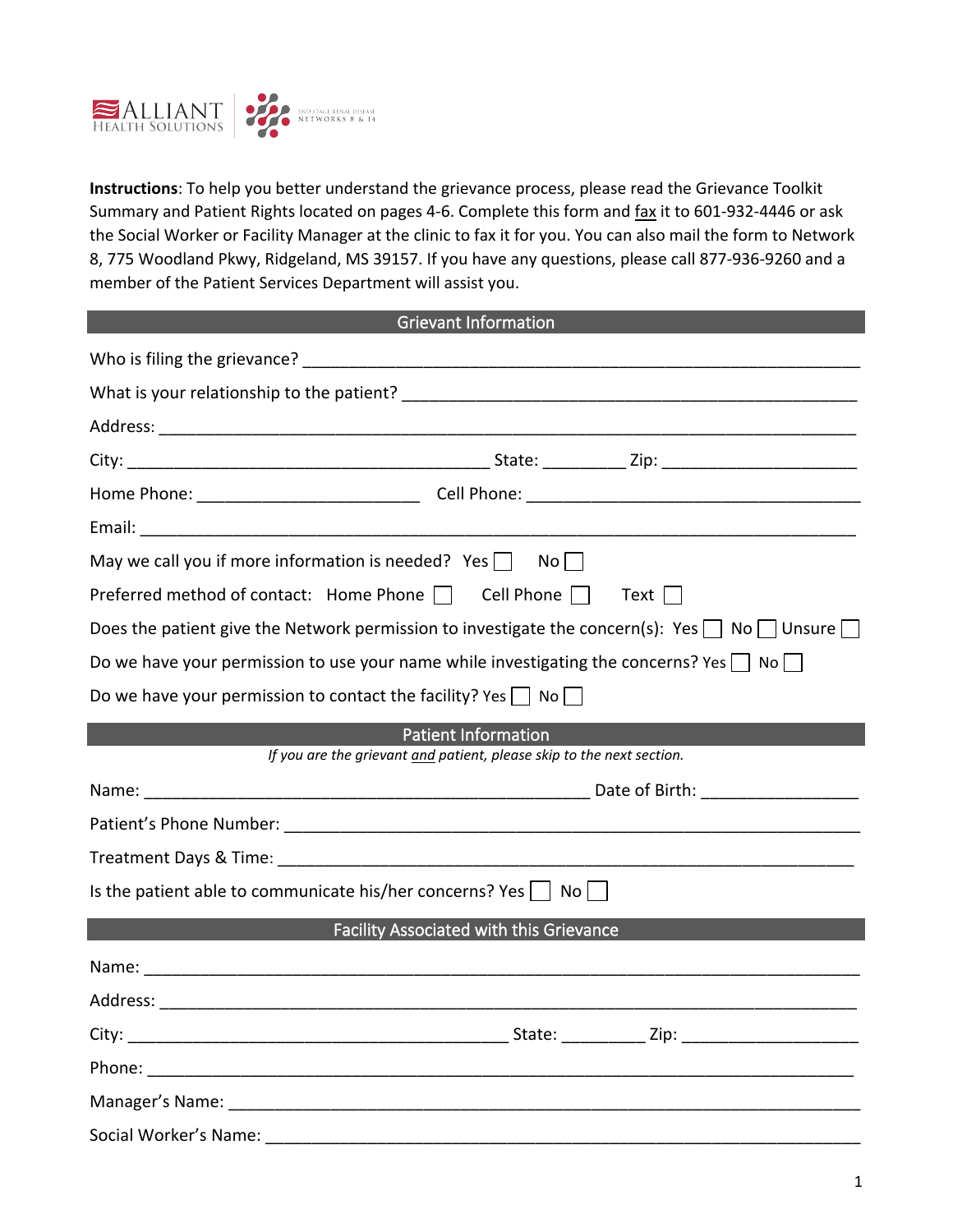#### Details About Grievance

\_\_\_\_\_\_\_\_\_\_\_\_\_\_\_\_\_\_\_\_\_\_\_\_\_\_\_\_\_\_\_\_\_\_\_\_\_\_\_\_\_\_\_\_\_\_\_\_\_\_\_\_\_\_\_\_\_\_\_\_\_\_\_\_\_\_\_\_\_\_\_\_\_\_\_\_\_\_\_\_\_\_\_\_\_\_\_\_\_\_

\_\_\_\_\_\_\_\_\_\_\_\_\_\_\_\_\_\_\_\_\_\_\_\_\_\_\_\_\_\_\_\_\_\_\_\_\_\_\_\_\_\_\_\_\_\_\_\_\_\_\_\_\_\_\_\_\_\_\_\_\_\_\_\_\_\_\_\_\_\_\_\_\_\_\_\_\_\_\_\_\_\_\_\_\_\_\_\_\_\_

When did the situation occur? If there were multiple occurrences, please specify.

Please list everyone you have talked to about this grievance (including if you reported this grievance to other organizations).

\_\_\_\_\_\_\_\_\_\_\_\_\_\_\_\_\_\_\_\_\_\_\_\_\_\_\_\_\_\_\_\_\_\_\_\_\_\_\_\_\_\_\_\_\_\_\_\_\_\_\_\_\_\_\_\_\_\_\_\_\_\_\_\_\_\_\_\_\_\_\_\_\_\_\_\_\_\_\_\_\_\_\_\_\_\_\_\_\_\_

\_\_\_\_\_\_\_\_\_\_\_\_\_\_\_\_\_\_\_\_\_\_\_\_\_\_\_\_\_\_\_\_\_\_\_\_\_\_\_\_\_\_\_\_\_\_\_\_\_\_\_\_\_\_\_\_\_\_\_\_\_\_\_\_\_\_\_\_\_\_\_\_\_\_\_\_\_\_\_\_\_\_\_\_\_\_\_\_\_\_

\_\_\_\_\_\_\_\_\_\_\_\_\_\_\_\_\_\_\_\_\_\_\_\_\_\_\_\_\_\_\_\_\_\_\_\_\_\_\_\_\_\_\_\_\_\_\_\_\_\_\_\_\_\_\_\_\_\_\_\_\_\_\_\_\_\_\_\_\_\_\_\_\_\_\_\_\_\_\_\_\_\_\_\_\_\_\_\_\_\_

\_\_\_\_\_\_\_\_\_\_\_\_\_\_\_\_\_\_\_\_\_\_\_\_\_\_\_\_\_\_\_\_\_\_\_\_\_\_\_\_\_\_\_\_\_\_\_\_\_\_\_\_\_\_\_\_\_\_\_\_\_\_\_\_\_\_\_\_\_\_\_\_\_\_\_\_\_\_\_\_\_\_\_\_\_\_\_\_\_\_

What is your desired outcome?

Describe your grievance in much detail as possible.

Additional comments:

**Note**: If you are filing this grievance on behalf of someone else, an Appointment of Representative Form should also be completed (see below). We are unable to investigate until this form has been received. If you prefer, you may have the patient contact the Patient Services Department and give the Network verbal permission to investigate the identified concerns.

\_\_\_\_\_\_\_\_\_\_\_\_\_\_\_\_\_\_\_\_\_\_\_\_\_\_\_\_\_\_\_\_\_\_\_\_\_\_\_\_\_\_\_\_\_\_\_\_\_\_\_\_\_\_\_\_\_\_\_\_\_\_\_\_\_\_\_\_\_\_\_\_\_\_\_\_\_\_\_\_\_\_\_\_\_\_\_\_\_\_

\_\_\_\_\_\_\_\_\_\_\_\_\_\_\_\_\_\_\_\_\_\_\_\_\_\_\_\_\_\_\_\_\_\_\_\_\_\_\_\_\_\_\_\_\_\_\_\_\_\_\_\_\_\_\_\_\_\_\_\_\_\_\_\_\_\_\_\_\_\_\_\_\_\_\_\_\_\_\_\_\_\_\_\_\_\_\_\_\_\_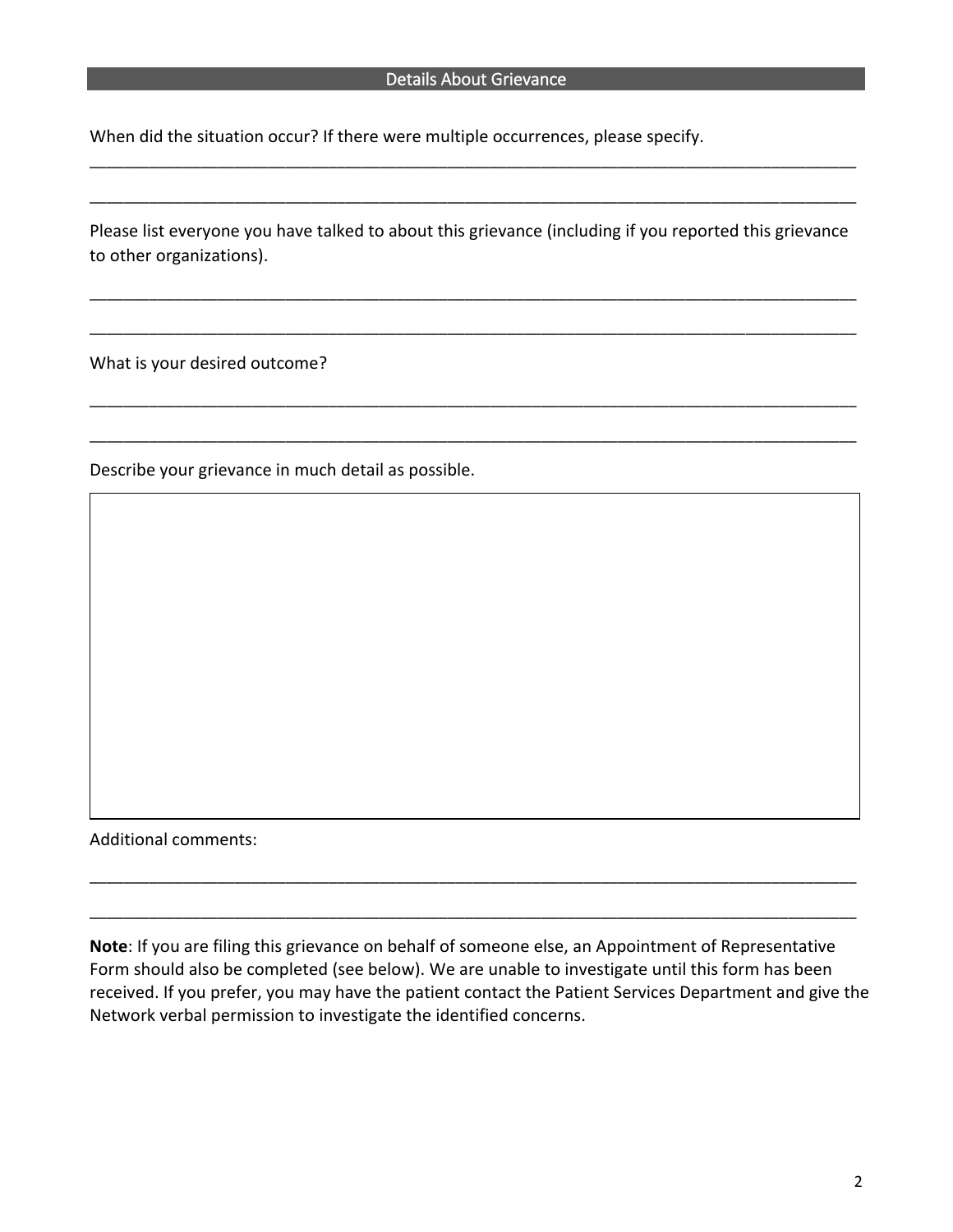

# **Exhibit J-8-1: Appointment of Representative Form**

#### **Part 1: Appointment of Representative**

I, \_\_\_\_\_\_\_\_\_\_\_\_\_\_\_\_\_\_\_\_\_\_\_\_\_\_\_\_\_ designate\_\_\_\_\_\_\_\_\_\_\_\_\_\_\_\_\_\_\_\_\_\_\_\_\_\_\_\_\_ (Print Name of Representative) to represent me in filing a grievance related to my dialysis or kidney transplant care.

 I understand that by signing this form, I give permission for personal medical information related to my grievance to be disclosed to my representative.

I understand that once I designate this person as my representative, he or she will act on my behalf with regard to my grievance.

I understand that I can withdraw this appointment at any time.

#### **Signed:**

Date: (Signature of Patient)

\_\_\_\_\_\_\_\_\_\_\_\_\_\_\_\_\_\_\_\_\_\_\_\_\_\_\_\_\_\_\_\_\_\_\_\_\_\_\_\_\_\_\_\_\_\_\_\_\_\_\_\_\_\_\_\_\_\_\_\_\_\_\_\_\_\_\_\_\_\_\_

(Print Name of Patient)

**Section 2: Acceptance of Appointment** (To be completed by the Representative):

I accept the above appointment.

|                                | Date: |  |
|--------------------------------|-------|--|
| (Signature of Representative)  |       |  |
| (Print Name of Representative) |       |  |
|                                |       |  |

(Relationship of Representative to Patient. For example: Family member, friend, social worker.)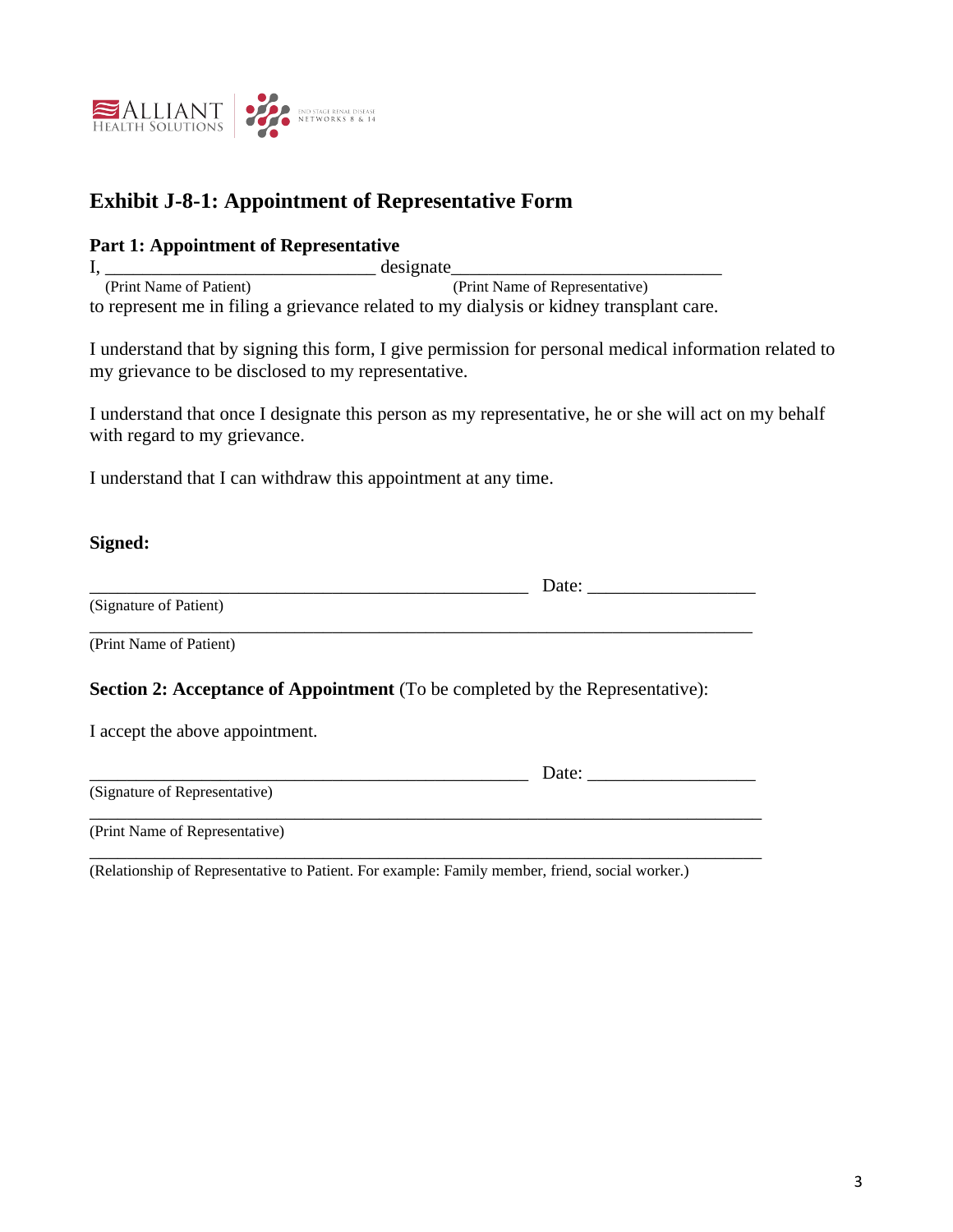

## **Patient Rights**

The dialysis facility must inform patients (or their representatives) of their rights (including their privacy rights) and responsibilities when they begin their treatment and must protect and provide for the exercise of those rights.

- 1. The patient has the right to:
	- 1. Respect, dignity, and recognition of his or her individuality and personal needs, and sensitivity to his or her psychological needs and ability to cope with ESRD;
	- 2. Receive all information in a way that he or she can understand;
	- 3. Privacy and confidentiality in all aspects of treatment;
	- 4. Privacy and confidentiality in personal medical records;
	- 5. Be informed about and participate, if desired, in all aspects of his or her care, and be informed of the right to refuse treatment, to discontinue treatment, and to refuse to participate in experimental research;
	- 6. Be informed about his or her right to execute advance directives, and the facility's policy regarding advance directives;
	- 7. Be informed about all treatment modalities and settings, including but not limited to, transplantation, home dialysis modalities (home hemodialysis, intermittent peritoneal dialysis, continuous ambulatory peritoneal dialysis, continuous cycling peritoneal dialysis), and in-facility hemodialysis. The patient has the right to receive resource information for dialysis modalities not offered by the facility, including information about alternative scheduling options for working patients;
	- 8. Be informed of facility policies regarding patient care, including, but not limited to, isolation of patients;
	- 9. Be informed of facility policies regarding the reuse of dialysis supplies, including hemodialyzers;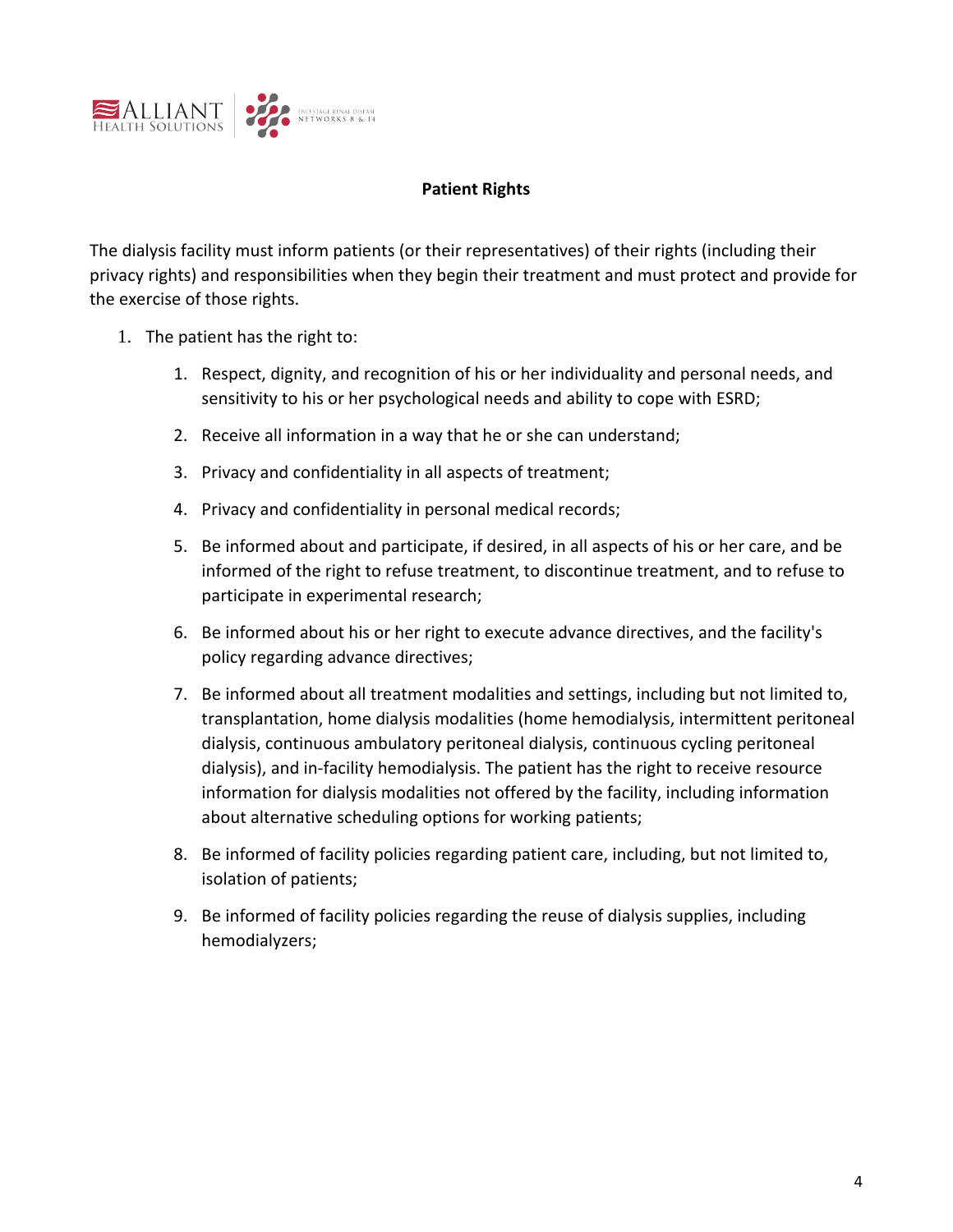- 10. Be informed by the physician, nurse practitioner, clinical nurse specialist, or physician's assistant treating the patient for ESRD of his or her own medical status as documented in the patient's medical record, unless the medical record contains a documented contraindication;
- 11. Be informed of services available in the facility and charges for services not covered under Medicare;
- 12. Receive the necessary services outlined in the patient plan of care described in §494.90;
- 13. Be informed of the rules and expectations of the facility regarding patient conduct and responsibilities;
- 14. Be informed of the facility's internal grievance process;
- 15. Be informed of external grievance mechanisms and processes, including how to contact the ESRD Network and the State Survey Agency;
- 16. Be informed of his or her right to file internal grievances or external grievances or both without reprisal or denial of services; and
- 17. Be informed that he or she may file internal or external grievances, personally, anonymously or through a representative of the patient's choosing.
- 2. Right to be informed of the facility's discharge and transfer policies. The patient has the right to:
	- 1. Be informed of the facility's policies for transfer, routine or involuntary discharge, and discontinuation of services to patients; and
	- 2. Receive written notice 30 days in advance of an involuntary discharge, after the facility follows the involuntary discharge procedures described in §494.180(f)(4). In the case of immediate threats to the health and safety of others, an abbreviated discharge procedure may be allowed.
- 3. The dialysis facility must prominently display a copy of the patients' rights in the facility, including the current State Agency and ESRD Network mailing addresses and telephone complaint numbers, where it can be easily seen and read by patients.